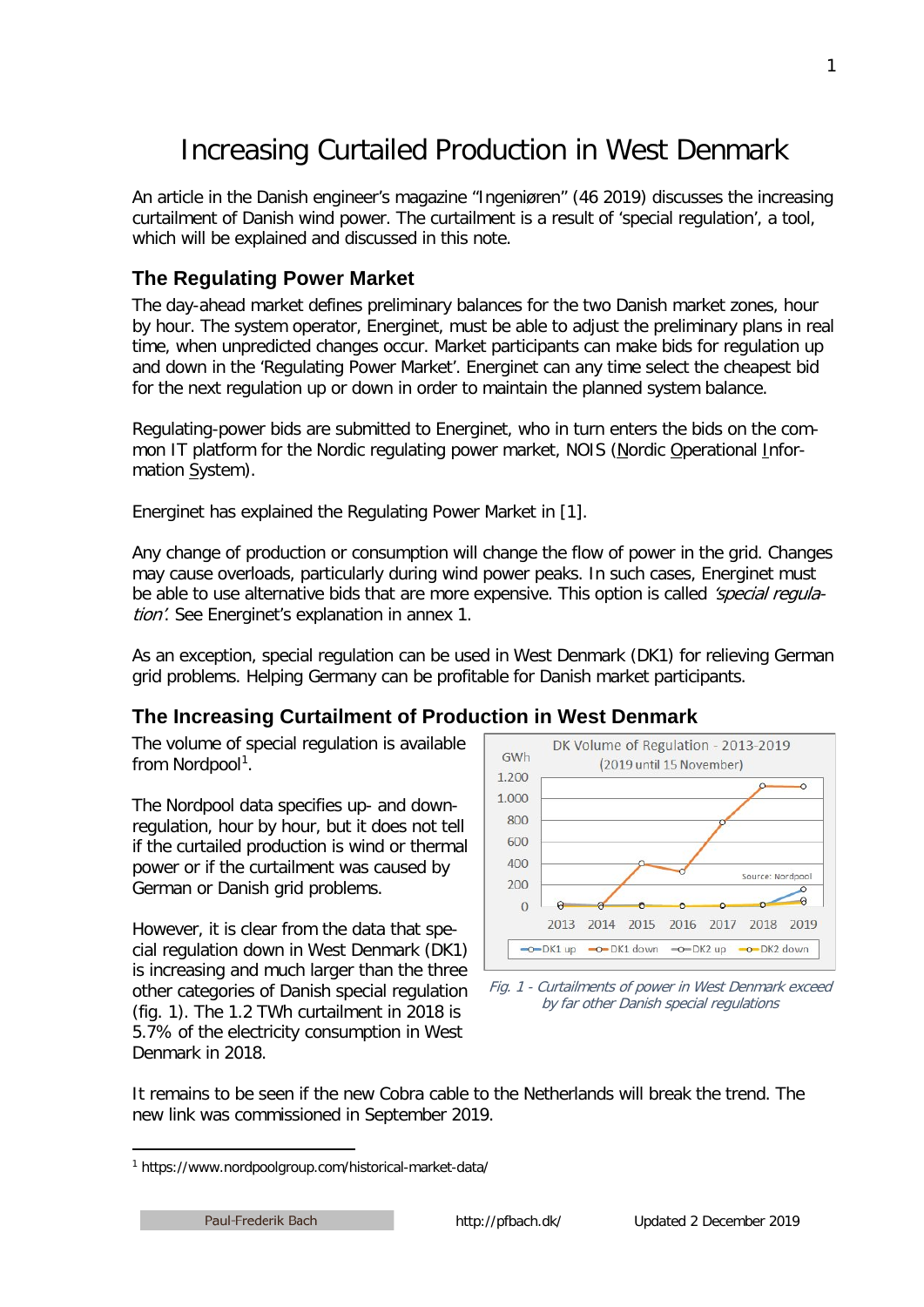The next question is if the curtailment is related to wind power.

I have selected September 2019 for a comparison between wind power and special regulation down (fig. 2).



Fig. 2 - Special regulation seems to be related to wind power output

Fig. 2 suggests some interrelation between local wind power and special regulation, but other factors may also play a role. The correlation coefficient is 0.50.

Based on the observations we assume that increasing penetration of wind power will cause increasing curtailment of production, unless targeted measures can counteract congestions in the grids.

The race between additional wind power and new measures for absorbing wind power oscillations has begun.

For the time being, the volume of special regulation seems to be the best indicator of congestion.

# **Side Effects of the Green Transition turned up as a Surprise**

Bulk transports beyond the capacity of existing power grids and curtailment of wind power are predictable effects of the green transition. Nevertheless, these consequences seem to have come as a surprise to Danish decision makers and experts.

Unfortunately, available time series on curtailment are incomplete. Further details are desirable in order to obtain a broader understanding of the challenges and a well-informed debate on possible solutions.

The Danish system operator, Energinet, has an *Energy Data Service*<sup>[2](#page-1-0)</sup>, covering the following categories:

- Production and consumption

<span id="page-1-0"></span> <sup>2</sup> https://www.energidataservice.dk/en/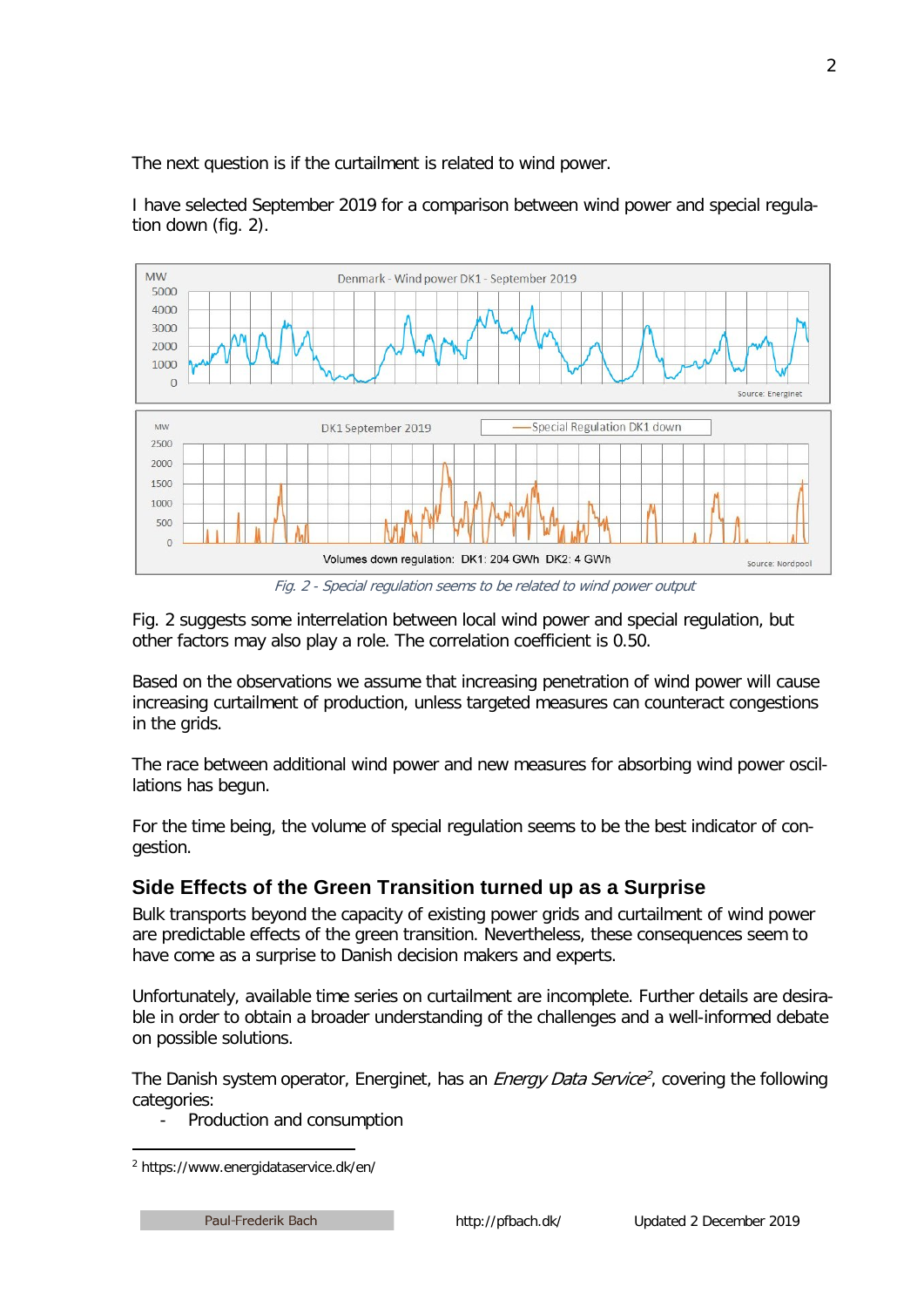- Wholesale market
- Ancillary services<br>- Transmission lines
- Transmission lines
- Emissions
- Gas

Due to the increasing importance of congestion and special regulation, Energinet is preparing publication of time series with thorough information on special regulation. The new datasets are expected to be available sometime next year.

Energinet has kindly informed me that annual statistics on special regulation have been published [2]. I have deduced the following table:

| Denmark, Special Regulation                         | 2015 | 2016 | 2017  | 2018    |
|-----------------------------------------------------|------|------|-------|---------|
| Received from TenneT, Germany (GWh)                 | 653  | 554  | 1.210 | 1.598   |
| of which downregulated by Danish participants (GWh) | 402  | 337  | 781   | 1 1 1 4 |
| of which                                            |      |      |       |         |
| - Stop/reduction of thermal production (GWh)        | 101  | 172  | 500   | 590     |
| - Start electric boilers (GWh)                      | 141  | 94   | 172   | 234     |
| - Stop wind power (GWh)                             | 161  | 71   | 109   | 290     |

## **References**

- 1. Energinet: Regulation C2, The balancing market and balance settlement, December 2017. 13/91893-80
- 2. Energinet: [Specialregulering 2015-2018](http://pfbach.dk/firma_pfb/references/energinet_specialregulering_2015_18.pdf)